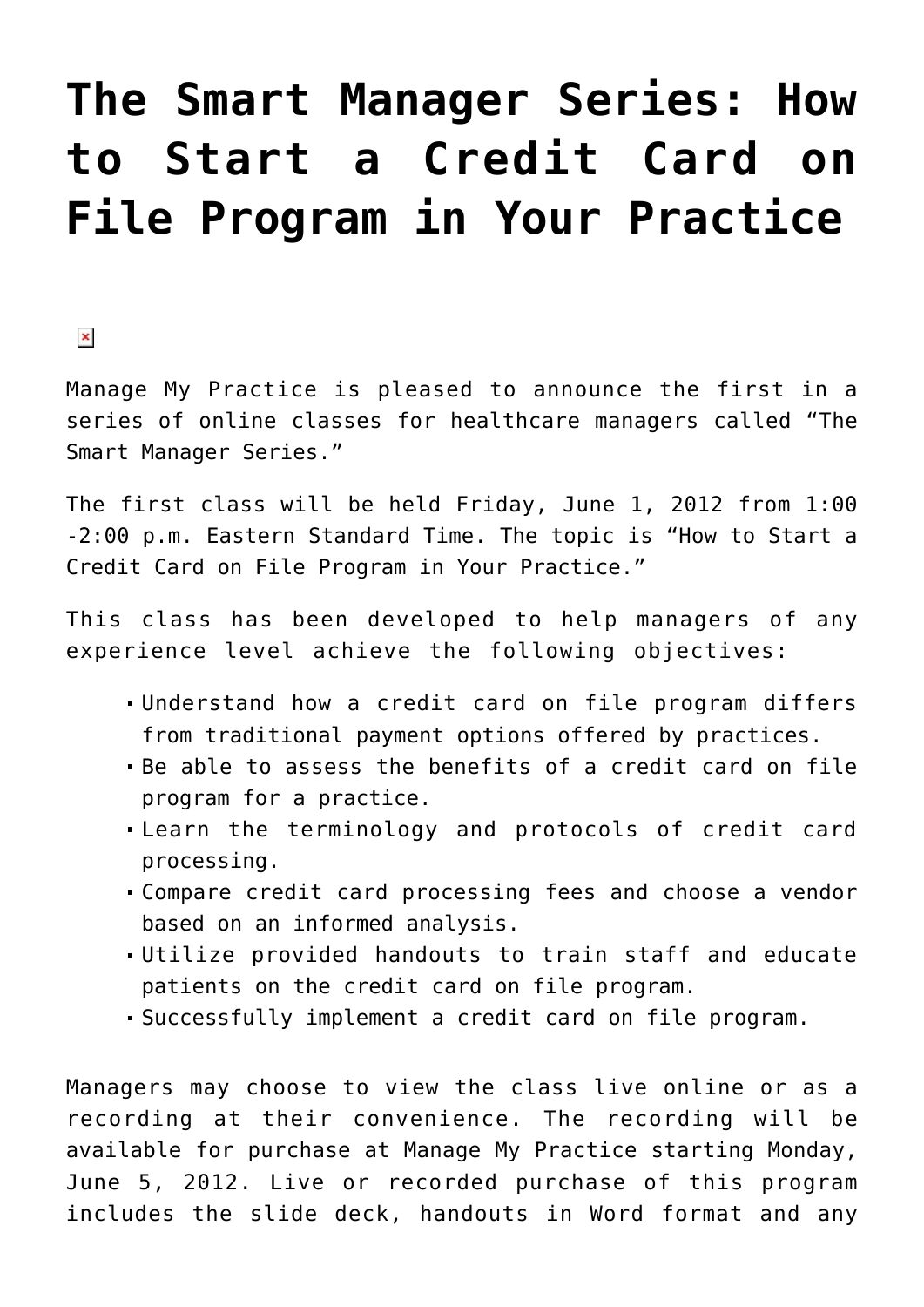questions asked by participants during the recording that were not answered during the Q&A period.

## **Handouts include:**

- 1. Worksheet for Credit Card on File Program Return on Investment
- 2. Staff Script & Role Playing Suggestions for Staff Training
- 3. Sample Security Policy to Comply With PCI Guidelines
- 4. Credit Card on File Program TImeline Worksheet
- 5. Credit Card Program Comparison Worksheet
- 6. Patient Handout #1: Information About Our Credit Card on File Program & Discontinuation of Statements
- 7. Patient Handout #2: What is a Deductible and How Does It Affect Me?

## **This one-hour class with accompanying materials is only \$29.95.**

## **To register for this class, [click here.](https://student.gototraining.com/r/834611031932681472)**

**Read on for an unsolicited letter from a client who recently started a credit card on file program in her practice:**

*Hi Mary Pat, I'm just writing to let you know a few of the reasons I love credit card on file:*

*1. Since we've given notice to our billing service, we need to protect, as much as possible, our cash flow for the transitional period. By now being in complete control of the patient balances, we are insuring ourselves for 20-30 % of our income from now on – and the payments will start to come in*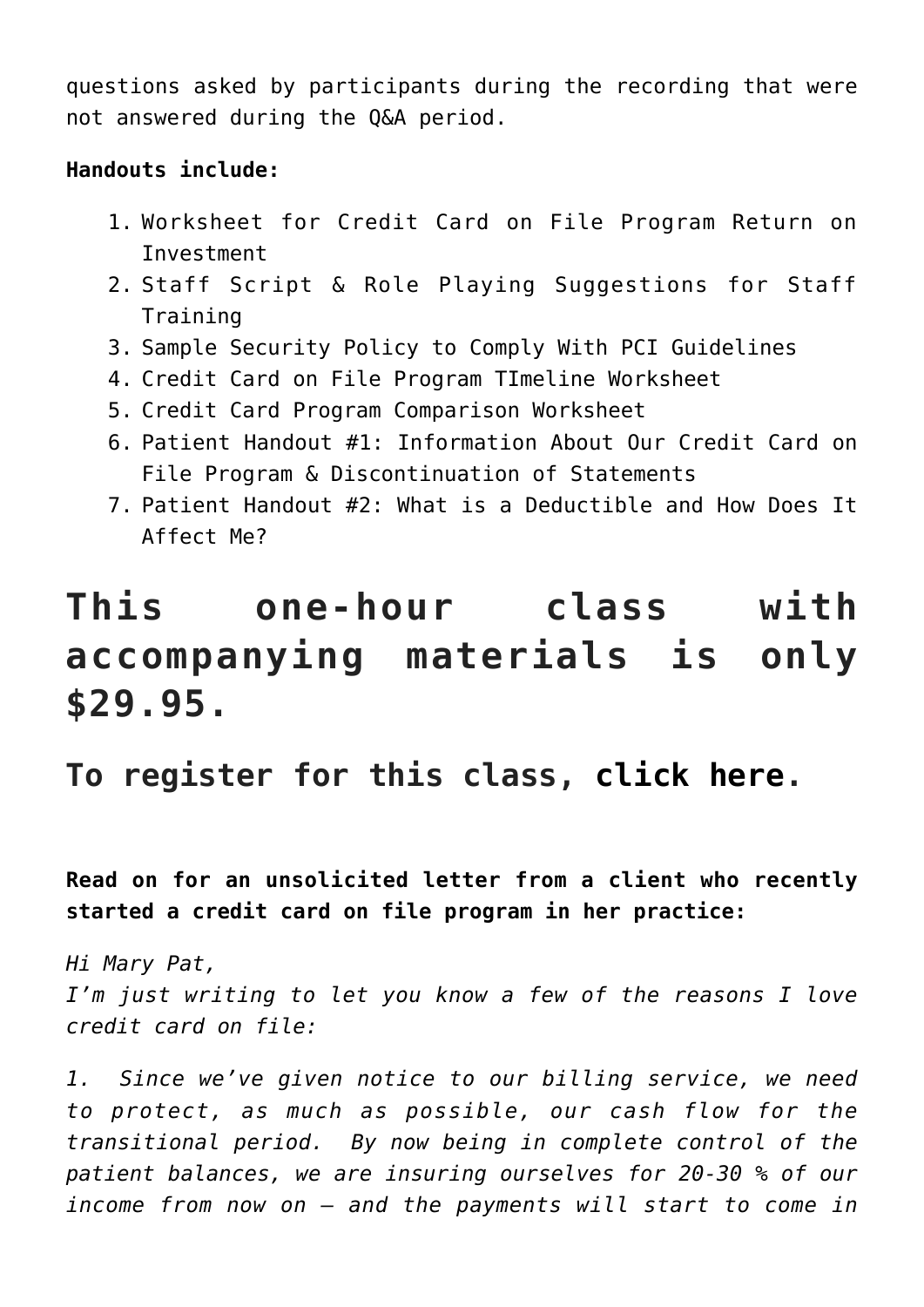*over a month before we transition to in-house billing. So we have put a defensive mechanism in place to protect our cash flow during the transition. This is HUGE. We may have successfully moved to patient statements ourselves, but by instead doing the credit card on file program upfront, we have removed completely the need to even start them. And the process is being perfected now, well before the transition to in-house billing, and our cash flow is being protected.*

*2. Which brings up the next thing: the office staff is slowly moving along, learning the new processes slowly and incorporating the changes into their daily routines. We are not throwing too much at them at once. They are grasping the concepts and they are showing a lot of confidence when they talk to patients about how the process works. The training required for them to understand credit card on file, has given them so much more knowledge and understanding. Both receptionists really enjoy knowing the details of insurance etc. and being able to explain them to patients on the phone.*

*3. Checkout is faster because the credit card is already on file.*

*4. Patients LOVE the instant email receipt.*

*5. We are getting relatively few objections. Tues and Weds went very smoothly.*

*6. I feel so much more in control. SO much, already, after just two days.*

*7. And we had a patient come in who is the husband of an OB/Gyn on our floor. His wife came in with him to say hello. She came up to the desk, and was like, oh my goodness, I need this in my office. I wasn't there, but everyone told me that she was taking notes, eyes wide, and nodding her head about how much it makes sense. It really gave our staff an extra boost to see one of their loved and respected physicians on our floor, complimenting them on the new process and saying*